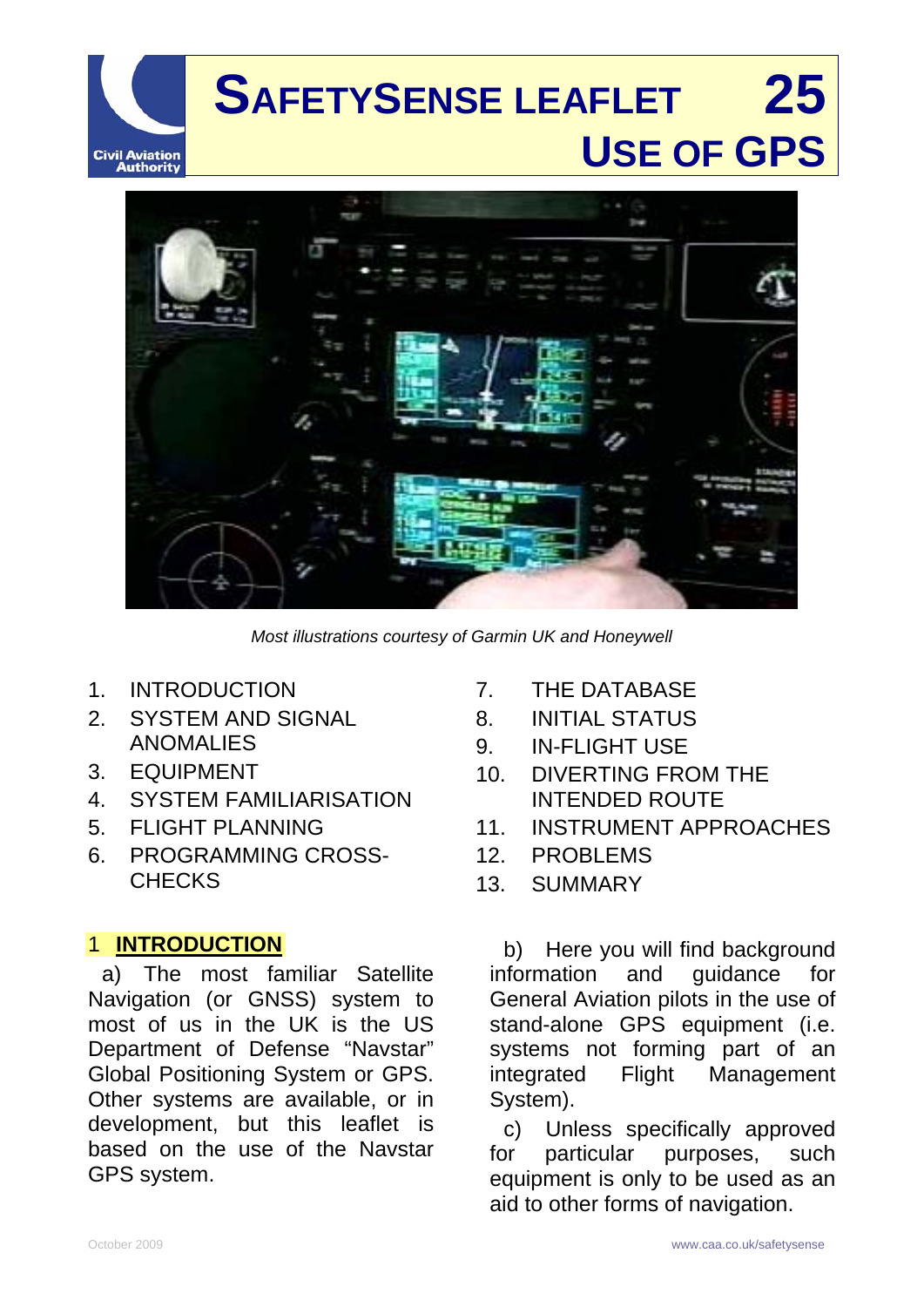## 2 **SYSTEM AND SIGNAL ANOMALIES**

a) The GPS system has generally shown exceptional reliability, but it has been known to suffer technical and human failure. Consequently, **GPS must not be relied upon as a sole navigation reference in flight-critical applications**. Common sense dictates that pilots should not only familiarise themselves with the techniques required to use the system properly, but understand how it could go wrong and prepare for the unexpected.

### b) AVAILABILITY

The receiver relies on maintaining line of sight between itself and the satellite. It needs to be able to 'see' several satellites (the number depends on the accuracy and integrity required) to provide a fix and, even with 24 satellites in orbit, there may be times when insufficient satellites are 'visible' to provide that service.

### c) GEOMETRY

Whilst enough satellites may be 'visible' to give a fix, at certain times their angular separation may be small, giving rise to poor accuracy. This reduction in accuracy is called "Dilution of Precision" or "DOP" and may be displayed as a number from 0-9. A high DOP (more than 5) indicates that GPS position accuracy is significantly degraded and the information should not be used.

Sophisticated receivers contain a processing algorithm known as Receiver Autonomous Integrity Monitor (RAIM). RAIM compares the information received from a number of satellites and alerts the user to an error. If enough satellites are visible, the function can identify the faulty signal and discard it.

Some receivers with appropriate software can predict RAIM availability at any time and place in the world from satellite orbital information contained in the receiver. However, these receiverbased RAIM predictions cannot foresee the failure of a satellite, nor the removal of satellites from service. Neither does it take account of terrain shielding.

e) NOTAMs/NANUs

NOTAMS should give details of any known, local, jamming or interference and the availability of required navigation aids, both enroute and at the destination, or any alternate airport.

Notices to Navstar Users (NANUs), published on the US Coastguard website: [http://www.navcen.uscg.gov/ADO/](http://www.navcen.uscg.gov/ADO/GpsActiveNanu.asp) [GpsActiveNanu.asp](http://www.navcen.uscg.gov/ADO/GpsActiveNanu.asp), detail the status of the constellation, including scheduled maintenance. interruptions and anomalies that could adversely affect availability or accuracy of GPS information. Some receivers can be adjusted manually to deselect a particular satellite if it is expected to be out of service.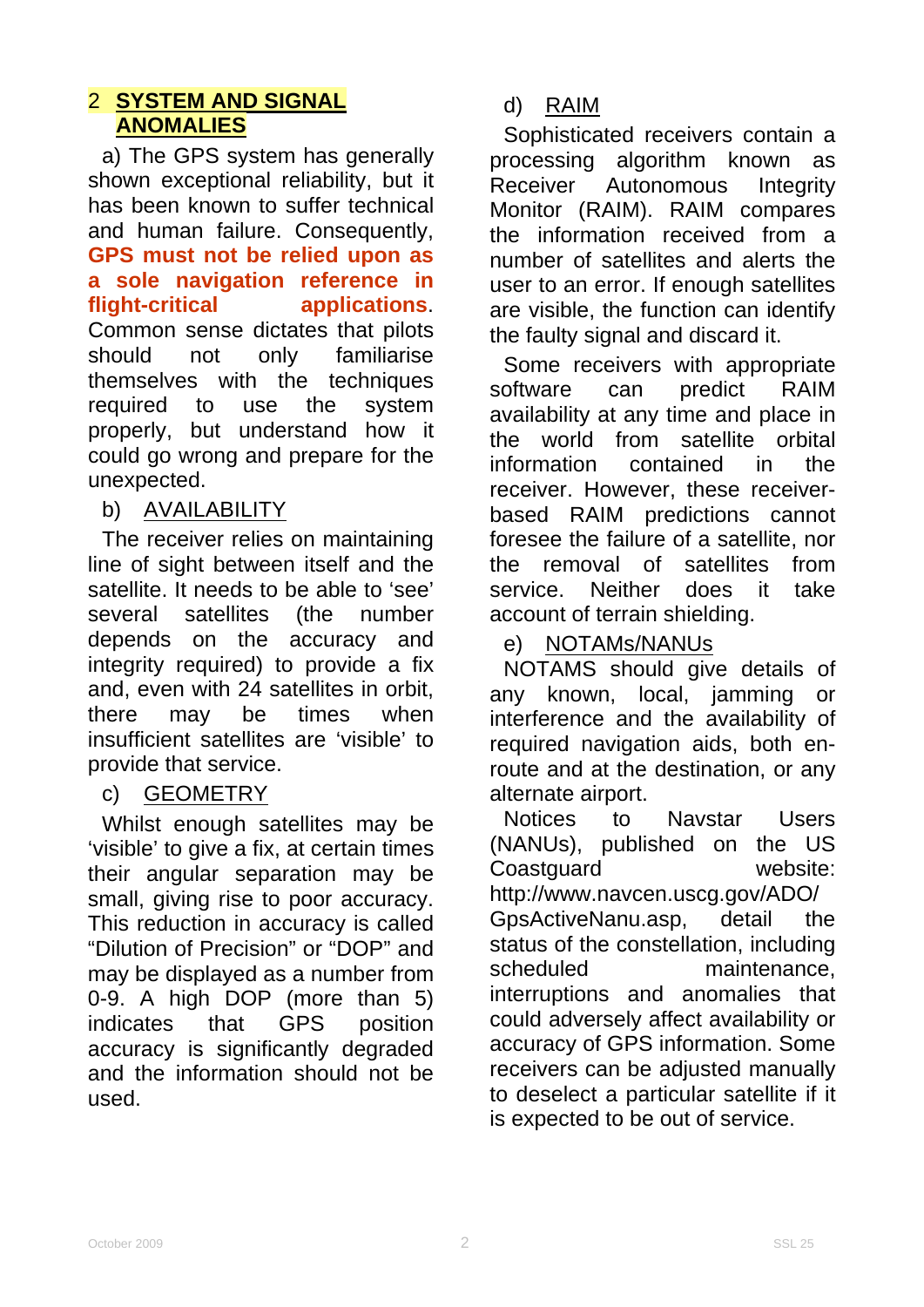# f) FAILURE/ERROR

The satellite clock (the heart of the system) may drift off time, the satellite may stray from its orbit or its transmitter may simply fail. It can take up to two hours for such failures and errors to be resolved. Position errors up to 2 km have been reported despite the presence of RAIM.

## g) TERRAIN SHIELDING

At low level, in regions of high terrain or obstacles, satellites can become hidden to the aircraft receiver, giving rise to unexpected loss of position and/or RAIM.

### h) DYNAMIC MASKING

Parts of the aircraft structure may get in the way, for example the outside wing in a turn. If this blanks the signal momentarily, the navigation capability may be degraded or lost, requiring several seconds of straight and level flight to re-establish navigation information. These problems are particularly prevalent in hand-held units with internal aerials.

## i) MULTI-PATH REFLECTIONS

The signal may bounce off hills and structures before arriving at the receiver, giving rise to range errors from the satellite. These are generally very small but may appear as a sudden change in position which some receivers may interpret as a change in drift and groundspeed. This may lead to distracting messages declaring phenomenal wind shifts or position jumping, and may destroy the integrity of the navigation information altogether.

# j) INTERFERENCE & JAMMING

The GPS signal received from the satellite is at very low power and is **vulnerable to interference**, either intentionally or otherwise. Sources of unintentional interference include, among others, UHF and microwave television signals, some DME channels, and harmonics from some VHF RT transmissions. It is known that jamming devices are available which can easily disrupt signal coverage across a wide area. Military exercises and trials which include deliberate GPS jamming take place frequently, and are notified. Check NOTAMs for any areas likely to be affected.

### k) SUNSPOTS

Because the satellites orbit at very high altitudes, radiation from the sun can affect their transmissions, or even their own navigation system. Particular flares or sunspots cannot be forecast, nor can their effect, but NOTAMs include warnings of possible GPS signal interference when major disturbances are detected.

### l) SELECTIVE AVAILABILITY

The facility exists to insert random errors into the signals to reduce accuracy, although the US President decreed in 2001 that this was no longer necessary and would not be done. However, the satellites remain the property of the US Department of Defense (DoD), which may still move satellites around to improve cover over a particular area, or deny the signal in a particular region, for security reasons.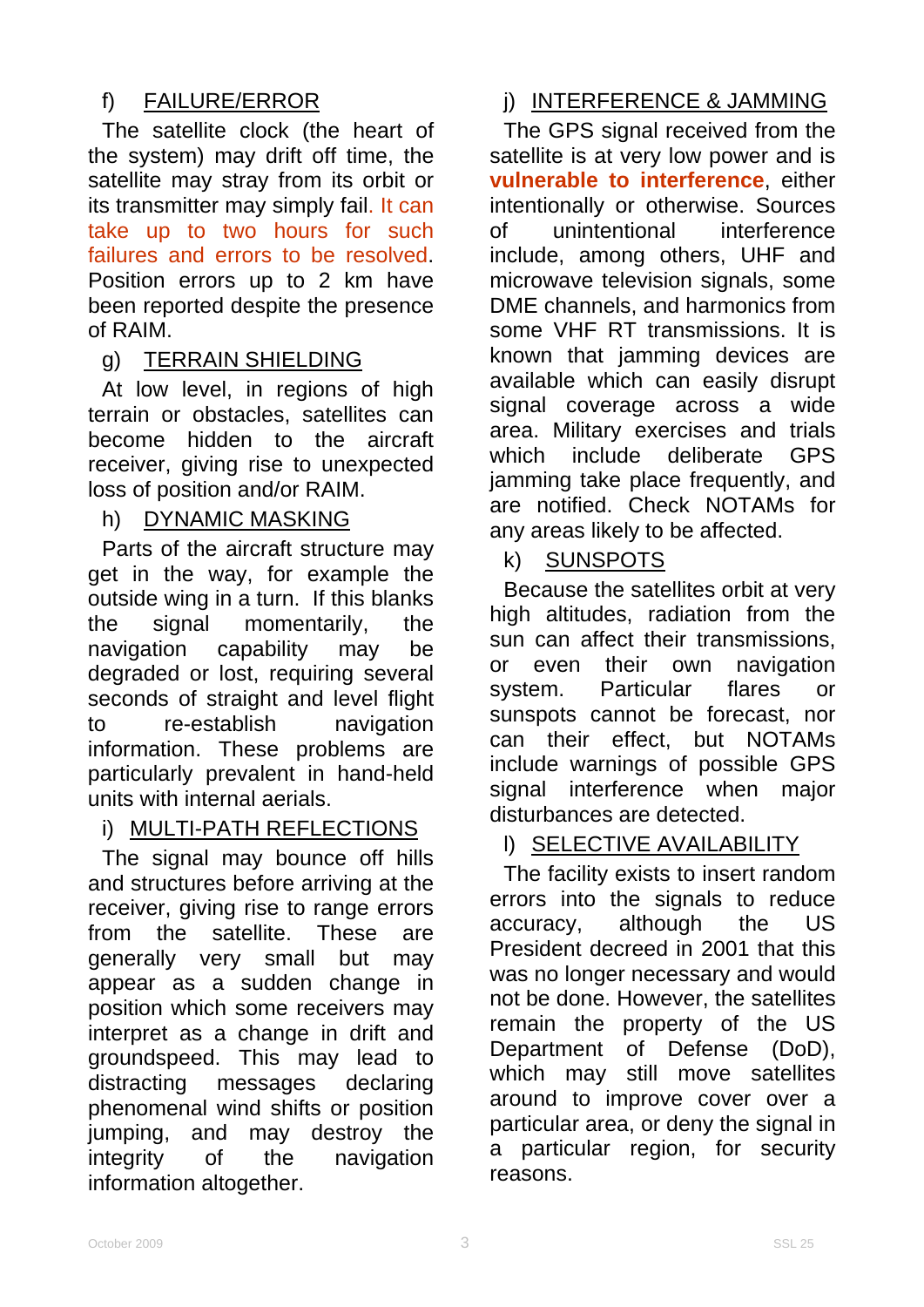### 3 **EQUIPMENT**

### a) CARRIAGE OF EQUIPMENT

The installation or carriage of GPS equipment does not affect the requirement for a primary means of navigation appropriate for the intended route, as detailed in Schedule 5 of the Air Navigation Order.

### b) VFR use only

When operating under Visual Flight Rules (VFR) outside controlled airspace, there is no requirement to carry any radio navigation equipment and there is no installation standard for GPS used only as an aid to visual navigation. However, equipment permanently installed (in any way) in an aircraft must be fitted in a manner approved by the CAA. If a hand-held unit is carried, care should be taken to ensure that it, the antenna and any leads and fittings for them are secured in such a way that they **cannot interfere** with the normal operation of the aircraft's controls and equipment and do not inhibit the pilot's movements or vision in any way. Consideration should also be given to their possible effect on the aircraft occupants if the aircraft comes to a sudden stop or has to be abandoned.



*Equipment permanently(?) installed…* 

c) IFR certification

If a GPS system has been certified as meeting the "Basic Area Navigation" (B-RNAV) requirements this will be stated in a 'Supplement' to the aircraft Flight Manual. Such approval means only that the equipment meets the requirements for en-route purposes (accurate only to ±5 nautical miles at least 95% of the time).



There may be additional approval requirements to operate it in Terminal Areas (including SIDs and STARs) or on an instrument approach. Even systems which are certified for Precision Area Navigation (P-RNAV) may not meet the required navigation performance for use on an instrument approach. The use of such equipment for precision navigation may require specific pilot qualification, especially for public transport operations.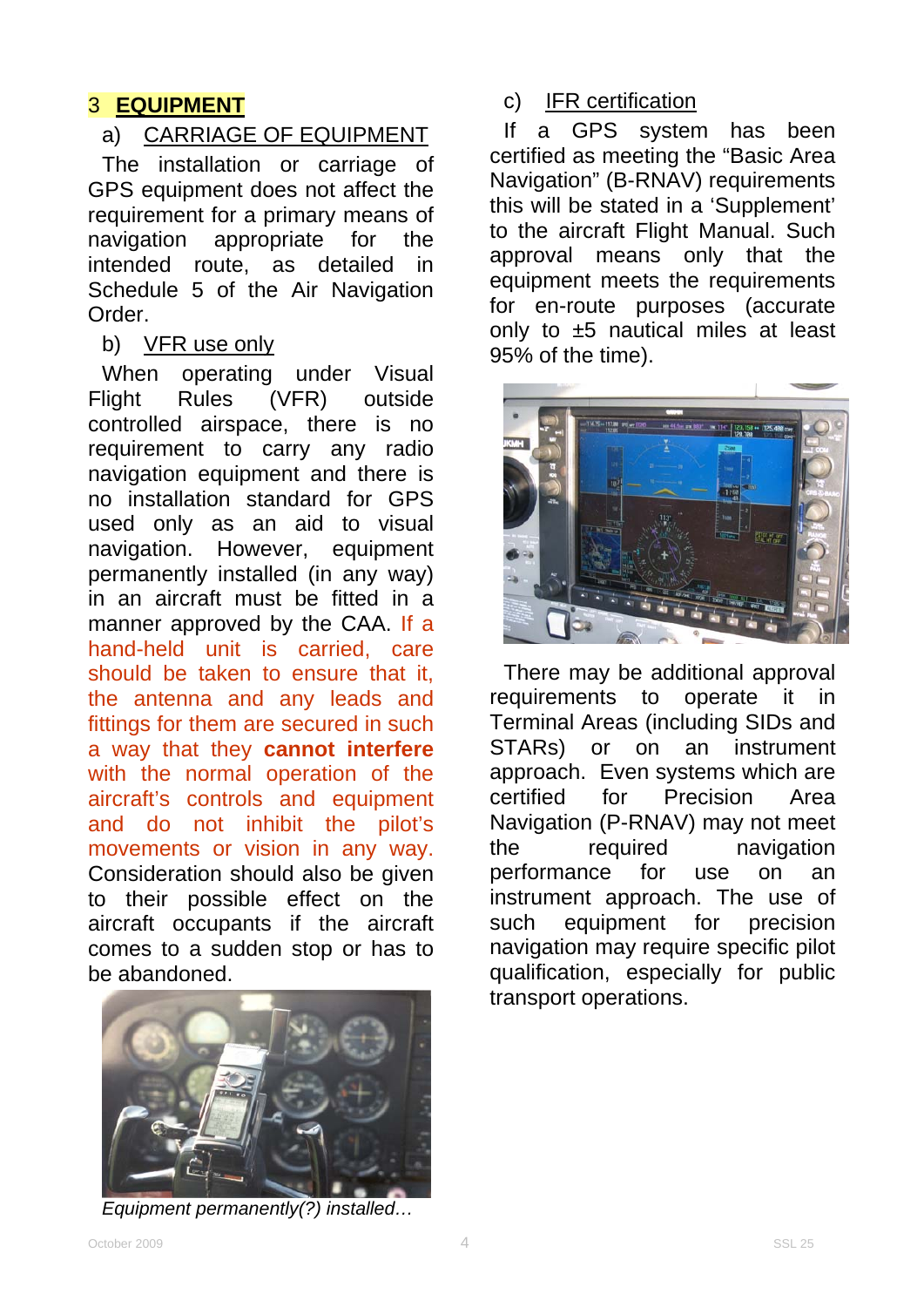## 4 **SYSTEM FAMILIARISATION**

a) The individual manufacturers of GPS equipment each provide different functions in the receiver. There may also be major differences between individual receivers from the same manufacturer.

b) Before attempting to use the equipment in the air, pilots should learn about the system in detail, including:

- *Principles of GPS.*
- *System Installation & Limitations.*
- *Pre-Flight Preparation and Planning.*
- *Cross-Checking Data Entry.*
- *Use of the System In Flight.*
- *Confirmation of Accuracy.*
- *Database integrity.*
- *Human Error.*
- *System Errors and Malfunctions.*

More detailed guidance on training is available in CAP 773.

c) Essential learning, even for VFR use only and preferably with guidance from a manufacturer's representative or an instructor experienced on the individual equipment, should include at least the following:

- *Switching on and setting up.*
- *Checking the status of receiver, satellites, battery, and any database used.*
- *Loading waypoints.*
- *Loading a route.*
- *Loading alternate routes.*
- *"Direct" or "GO-TO" functions.*
- *Selecting alternate routes.*
- *What your database contains (and what it doesn't).*
- *Use of RAIM function if fitted.*
- *Amending RAIM input if fitted.*
- *Regaining the last screen when you pressed the wrong button!*

d) Whether or not you find a suitable instructor, practise using the equipment on the ground before trying it in the air. Then take someone else to fly and navigate for you, while you are becoming totally familiar with the GPS. If you fly a single-seater, ask someone else to fly you in their aircraft while you practise.

e) If the check-list supplied with your GPS equipment is complicated, inadequate or nonexistent, use part of the learning process to write your own check-list for setting up and use in the air.

f) Although there is currently no requirement to demonstrate use of the GPS on any UK flight test, it is sensible to use it at least for some of the time when an examiner or instructor is flying with you. You may pick up some useful tips.

# **5 FLIGHT PLANNING**

a) The attention a GPS receiver requires in flight can be minimised with careful planning and preparation before departure, releasing the pilot to other tasks whilst in the air.

b) Many units can be set up to simplify en-route confirmation of visual navigation techniques. Some can for example give alerts when within a certain distance of a waypoint along a loaded route.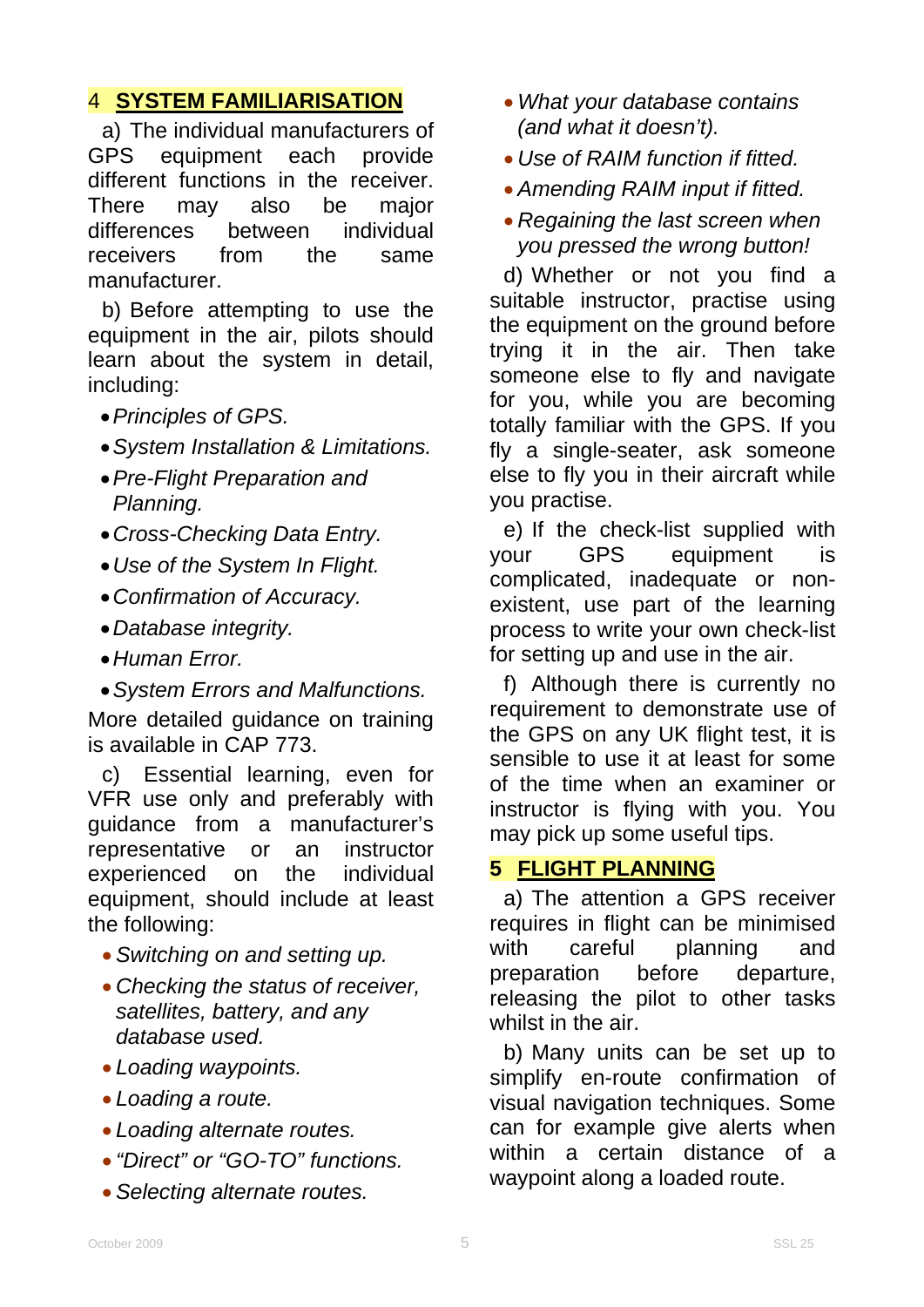c) Most modern units allow the user to enter a series of waypoints as a 'route' or 'flight plan'. Be familiar with how to do this, store it. and retrieve it for later use. It significantly reduces the risk of making an error in flight, and allows more time for other things such as lookout or instrument flying.

d) **Plan the flight and prepare a map and log in the normal way**. Then enter the route information from the log, directly into the receiver as a 'Flight Plan'. This achieves three, possibly four things:

1) The route information is created visually on a chart, helping to eliminate gross errors.

2) You have a back up should the GPS information become unreliable or unavailable in flight.

3) You will be aware of the terrain over which you intend to fly, and can calculate safe altitudes (many databases do not consider terrain).

4) If so set up, the receiver may cycle automatically to the next leg as you pass each waypoint.

### e) USER WAYPOINTS

i) If the aircraft and GPS receiver are your own, you may want to set it up to your own preferences. For example, you might have a favourite visual navigation route which you follow every time you depart or arrive. Most receivers allow you to set up User Waypoints to guide you along such a route, even if there is an airspace database installed. Keep a record of all loaded User Waypoints for future reference.

ii) It has been known for one pilot in a group or club to edit the data comprising a stored User Waypoint and leave it with the same name, but in a different position. Deleting or moving existing User Waypoints, or changing their names, should be **expressly prohibited** where the GPS is operated by more than one pilot, unless agreed by all.

iii) This underlines the need to check the position of waypoints in the flight planned route, and any possible alternative, before departure. Otherwise, pilots cannot rely on any 'Go Direct' or 'Nearest' function in the air when working with User Waypoints.

iv) When inserting a User Waypoint, ensure that the latitude and longitude co-ordinates you use are from the correct geodetic datum. The positions of an individual point may be up to a kilometre apart if referred to different datums. Although some receivers have the facility to convert position information between the WGS 84 datum used in GPS equipment and others, these conversions are not always absolutely accurate and can contain errors. Positions may also be in different formats; many receivers refer to positions as degrees, minutes and decimals of a minute, rather than the degrees minutes and seconds used in documents. In some receivers, you can choose the position format. You must know how to check and change this in your receiver.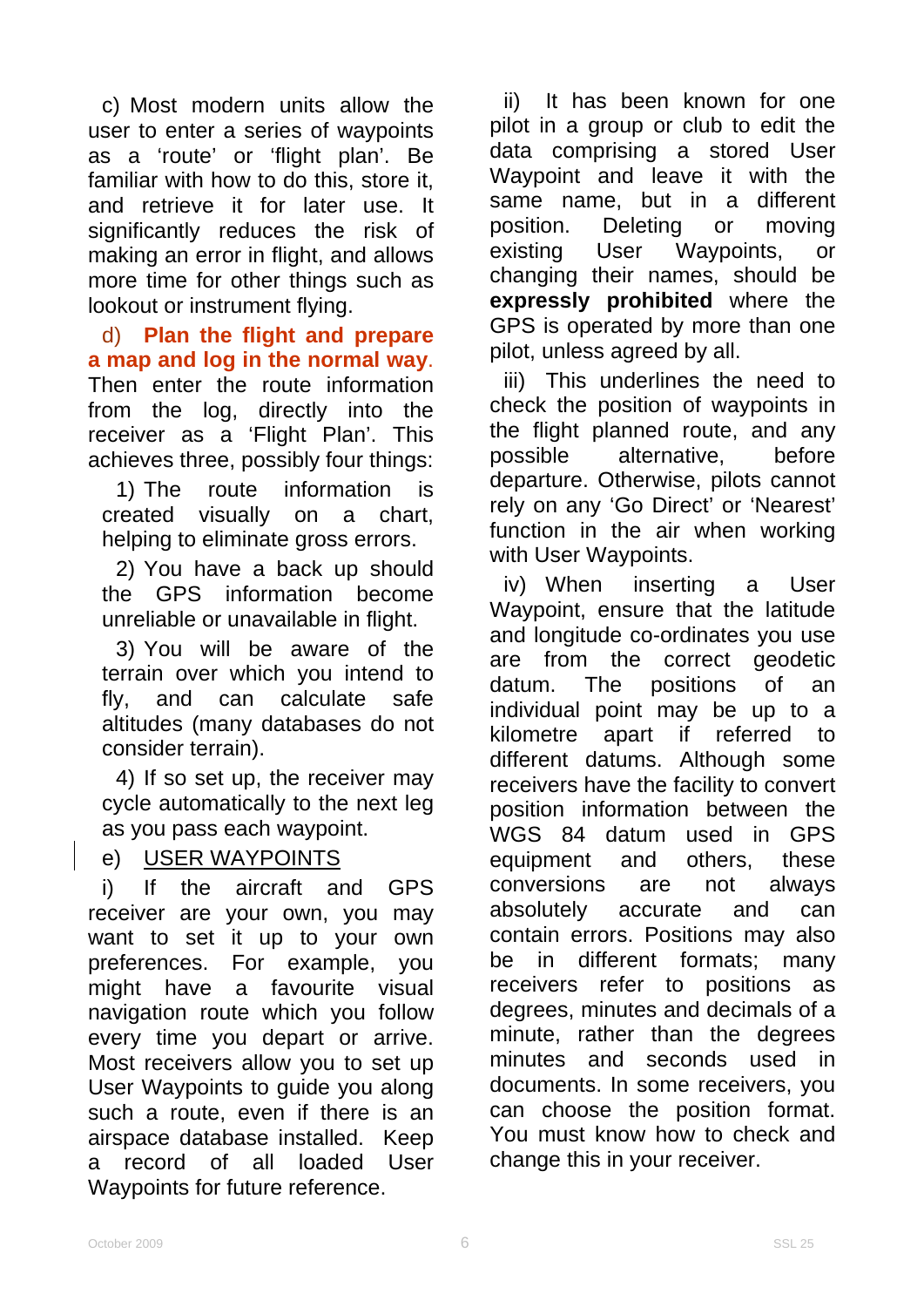### **6 PROGRAMMING CROSS-CHECKS**

a) Once the route has been entered, 'run' it to make sure you have not missed (or mis-entered) any waypoints. This may be called the 'Simulator' or 'Demo' mode.

b) If you have a map display, it is usually possible to display the route on the screen once it has been entered. You may even be able to select 'fix' points direct from the display. Any gross error in the position of a waypoint or turning point should be obvious on the map. If there is no map, or it is too small to be of practical use, **compare each individual track and distance as displayed on the GPS screen with your previously prepared flight log**.



*any gross error should be obvious* 



*compare tracks and distances* 

## **7 THE DATABASE**

a) If you have an aviation database installed, ensure that it is current, and is valid for the area over which you intend to fly. Aerodromes seldom move far, but their serviceability, airspace, frequencies, reporting points and other information change often. An out-of-date database can lead (at best) to embarrassing and possibly expensive error. At worst, it could be catastrophic. **Do not rely on an out of date database.**

b) Even a current database cannot be automatically assumed to be error free, and a map display is likely to be less accurate than the raw GPS position. Instances of database errors have been recorded, and only careful checking against current charts and the AIP may identify these. In addition, NOTAMs must still be consulted before flight.

### **8 INITIAL STATUS**

On start up, check the status of the receiver and its battery. Compare the indicated GPS position with the aircraft's known position. If your aircraft is normally parked in the same place, it helps to enter the coordinates of that position as a User Waypoint. Each time you start up in that position, select 'go direct' to that waypoint. You will then see the current error of the GPS position. You can also compare the relative indicated position of a known database point (such as the Aerodrome Reference Point) with its actual position relative to the aircraft.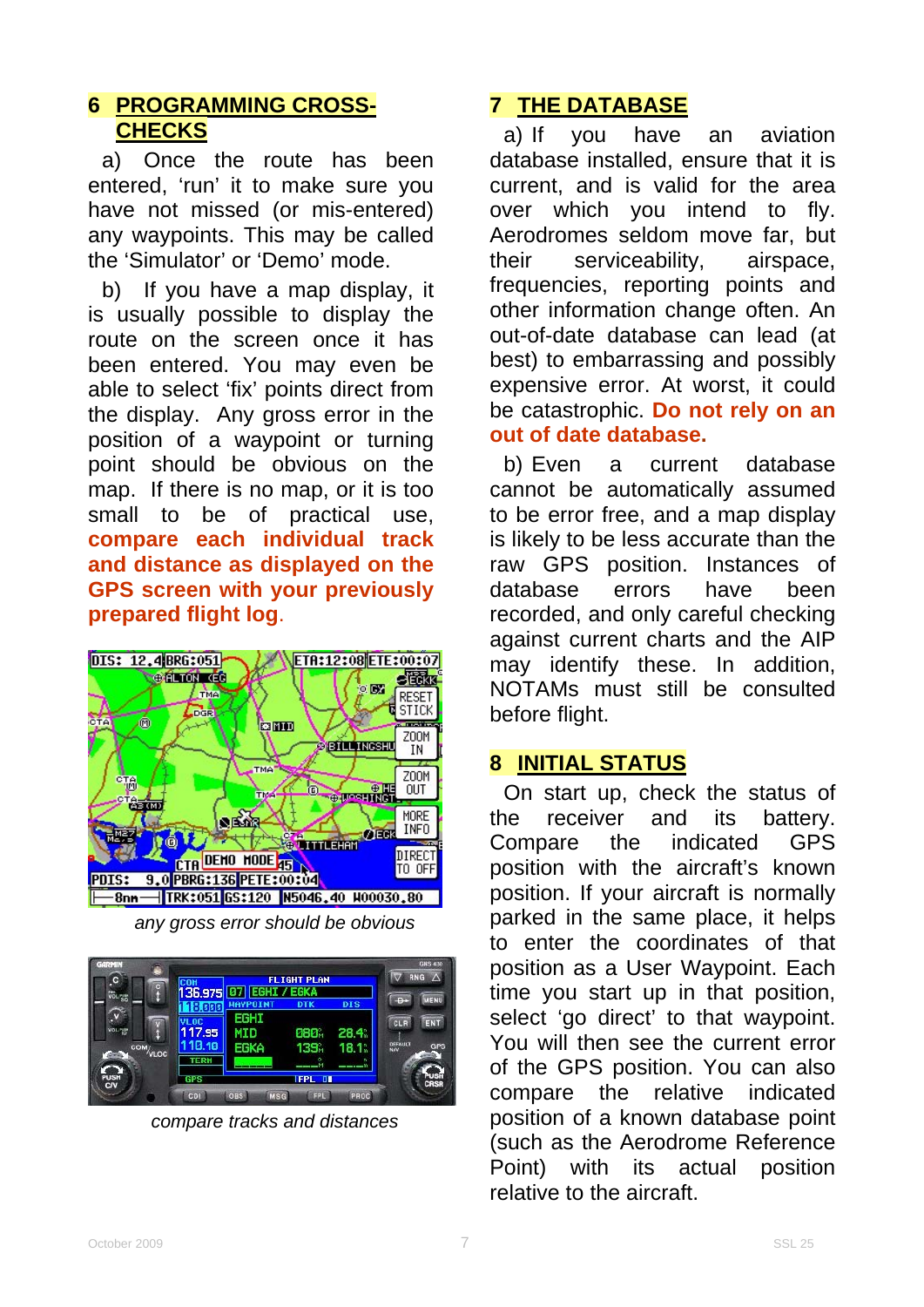### **9 IN-FLIGHT USE**

a) **The GPS system should NEVER be used in isolation**. The risk of loss or degradation of the signal, with the attendant possibility of a position error, is genuine. More importantly, the risk of human error in data input and display reading is extremely high and these errors can go unnoticed until it is too late.

b) It is easy to transpose numbers in one's head, and these errors are surprisingly persistent. Do not allow any such errors to lead you into trouble.

c) It may help to go through a three-stage exercise in setting up **any** navigation aid, including GPS:

1) Set it up and satisfy yourself that you have done it correctly.

2) Do something else – even if only for a few seconds.

3) Go back and set it up again, during which process you may discover your original error.

d) When flying in IMC or above cloud, only use GPS in combination with other radio aids to correlate with dead reckoning of the flight planned route and general situational awareness. It might be useful to select whatever terrain information your database contains.

e) If the GPS display agrees with everything else you know, including dead reckoning, the navigation log, map reading and general situational awareness as well as radio navigation, then the GPS display is likely to be providing the most accurate information. However, that is not guaranteed.

f) The accuracy of GPS will often expose the operational error of other navigation aids. Errors of up to 5º are normal in a VOR display (more on an ADF), and DME is only accurate to about half a mile. DME indicates slant range but GPS displays horizontal range, giving rise to a further small disparity, which increases as you approach the DME station overhead. Some apparent errors may of course be due to magnetic variation.

g) If flying visually, it is easiest (but not usually particularly accurate) to cross-check your GPS position with a recognisable feature on the ground. You could also compare indications from a radio aid station with the GPS range and bearing to that station. Any difference greater than the normal error associated with the radio aid indicates a problem with one or other aid. If you cannot cross-check with a third system, especially if short of fuel or near controlled airspace, consider asking an ATS radar unit or Distress and Diversion Cell (on 121.5 MHz) for a position fix.



*cross-check your position*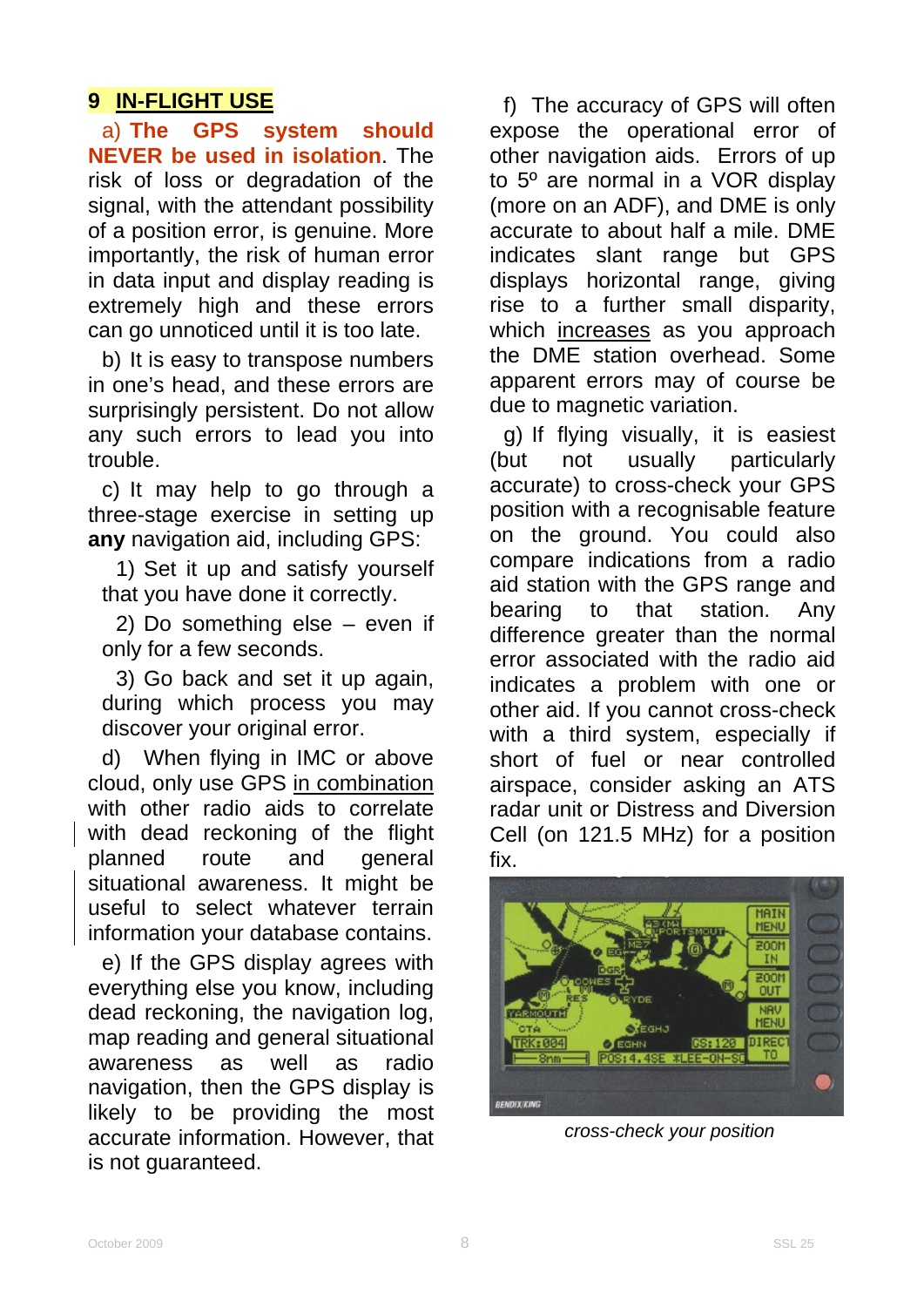h) When using GPS to navigate between two database waypoints such as aerodromes, radio navigation aids or visual reference points (VRPs), do not try to keep the course deviation indicator in the centre. Maintain the track marker a little to the left of centre to minimise the risk of collision with other aircraft coming the other way. A similar technique is advised when approaching any database waypoint.



*maintain the track marker a little to the left* 

However, that will keep you right of your direct track so ensure that avoids controlled or restricted airspace.

To avoid becoming totally dependent on the GPS, ask yourself two questions regularly throughout the flight:

1) Does the GPS agree with at least one other independent source of navigation information?

2) If the GPS quits completely, *right now*, can I continue safely without it?

If the answer is yes to both questions, you may continue to use the equipment for guidance. However, if the honest answer to either one of the questions is "No", then *you must establish navigation by some other means*.

### **10 DIVERTING FROM INTENDED ROUTE**

a) Re-programming the system in the air is time-consuming, and interferes with other procedures such as lookout. Like any cockpit operation, re-programming should not be undertaken whilst the aircraft is manoeuvring. Unless someone else can fly the aircraft for you, switch operation must be interrupted so that individual selections are interspersed with a thorough lookout (or instrument) scan every few seconds.

b) Anything you can do to reduce this re-programming will help. **Preplan likely route changes**, for example around controlled airspace in case you cannot obtain clearance, or around high ground in the event of bad weather. The more direct route becomes a simple short-cut of the existing plan instead of a reprogramming job in the air. Note the ICAO designators of all suitable diversion aerodromes.

c) Re-programming in the air is also much more likely to produce human errors. If you need to change your planned route, make at least a rough set of mental calculations (and note them down) BEFORE you turn onto the GPS track. Then if your new heading does not agree with your mental calculations, you will know you have made an error somewhere. **Check the new route on a map for terrain and any NOTAMed activity.** Check for controlled and restricted airspace also.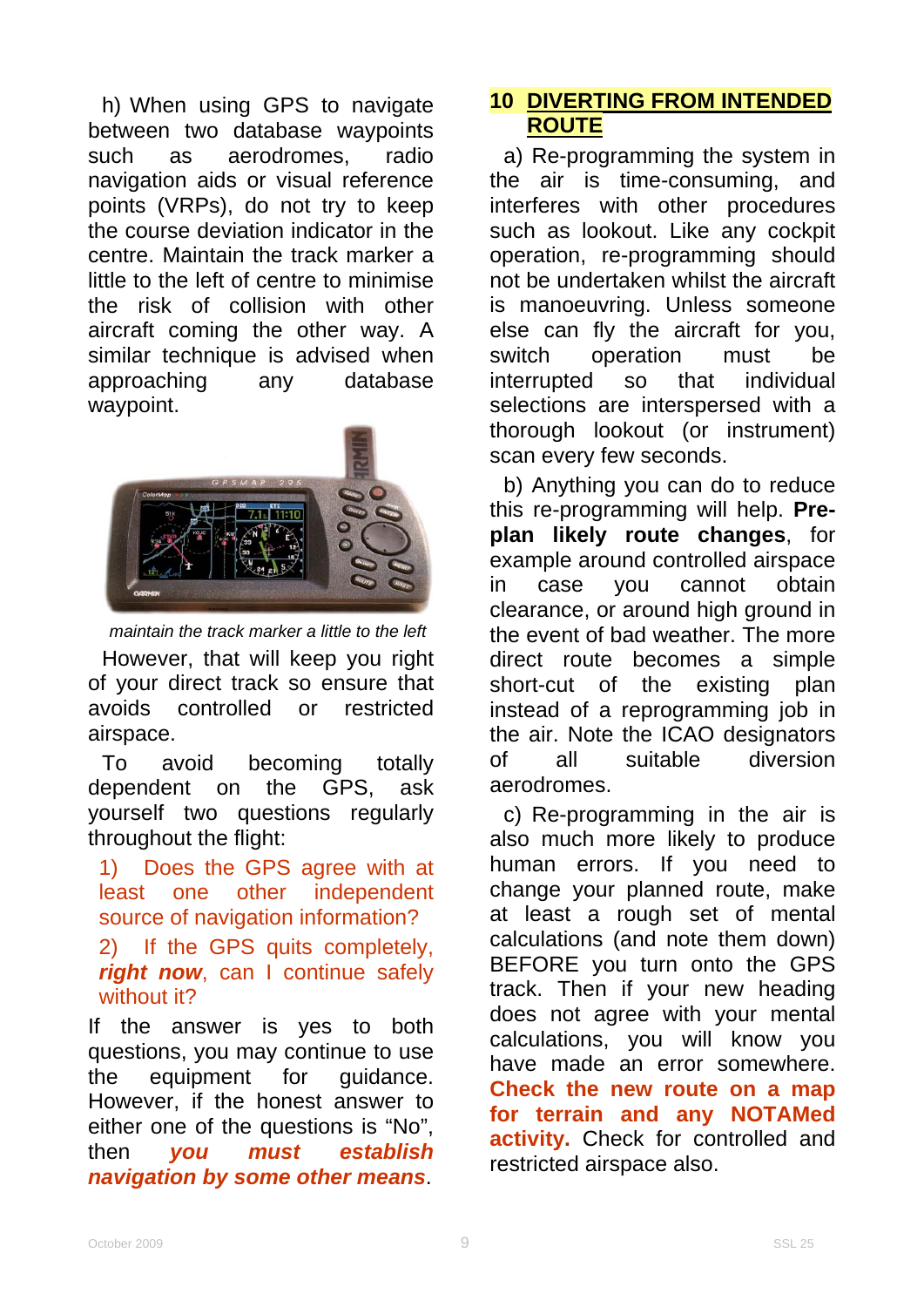### **11 INSTRUMENT APPROACHES**



a) If an aerodrome has a published RNAV approach using GPS guidance, you must comply with all the requirements in CAP [773](http://www.caa.co.uk/application.aspx?catid=33&pagetype=65&appid=11&mode=detail&id=2840), including those for the equipment (hand-held units are prohibited), the installation and the software. Your database must be current, and RAIM is vital. Even then you should back-up the GPS information with other aids before committing yourself to a descent below safety altitude, as you would with any instrument procedure.

GPS normally displays distance to the next waypoint; not necessarily the runway threshold. During an RNAV approach in the UK, once past the Final Approach Fix (FAF) a GPS Receiver should display distance to the Missed Approach Point (MAPt), skipping any stepdown fix that may be part of the procedure. In other countries, distance to a step-down fix may be displayed instead of the MAPt, destroying the ability to monitor a constant descent final approach.

Detailed guidance for pilots and instructors flying GPS approaches is available in CAP 773.

b) "Overlay" or "Monitored" approaches can present the pilot with a direct comparison with the terrestrial approach aid being used. **If your GPS receiver can do this, you must exercise extreme caution**. VOR and NDB

approaches to beacons actually *on* the destination aerodrome usually provide a final approach path or track which is not aligned with the main runway centre-line. Even on a direct approach to a particular runway, pilots should not necessarily expect to be on the extended centreline of the runway.

c) The terrestrial approach procedure may include DME ranges from the threshold, missed approach point (MAP) or some other reference, such as the beacon. The GPS may give distance guidance to a different point, such as the Aerodrome Reference Point. Pilots should be aware of any differences in the distance information given to stepdown fixes and/or the MAP, as this has the potential for catastrophic error.

d) **Overlays and Monitored approaches must only be used as supplemental information and the normal equipment for that approach procedure must be used as the primary reference**. Otherwise, disparity between the two displays and the potential for mistakes are just as likely to reduce the safety margins on an instrument approach as enhance them.

e) The safety values in the design criteria of any published approach are applied to known, surveyed obstacles and restrictions to the required flight path. **Disregarding the established approach procedures and published minima, in favour of reliance on the GPS, is not authorised and is highly dangerous.**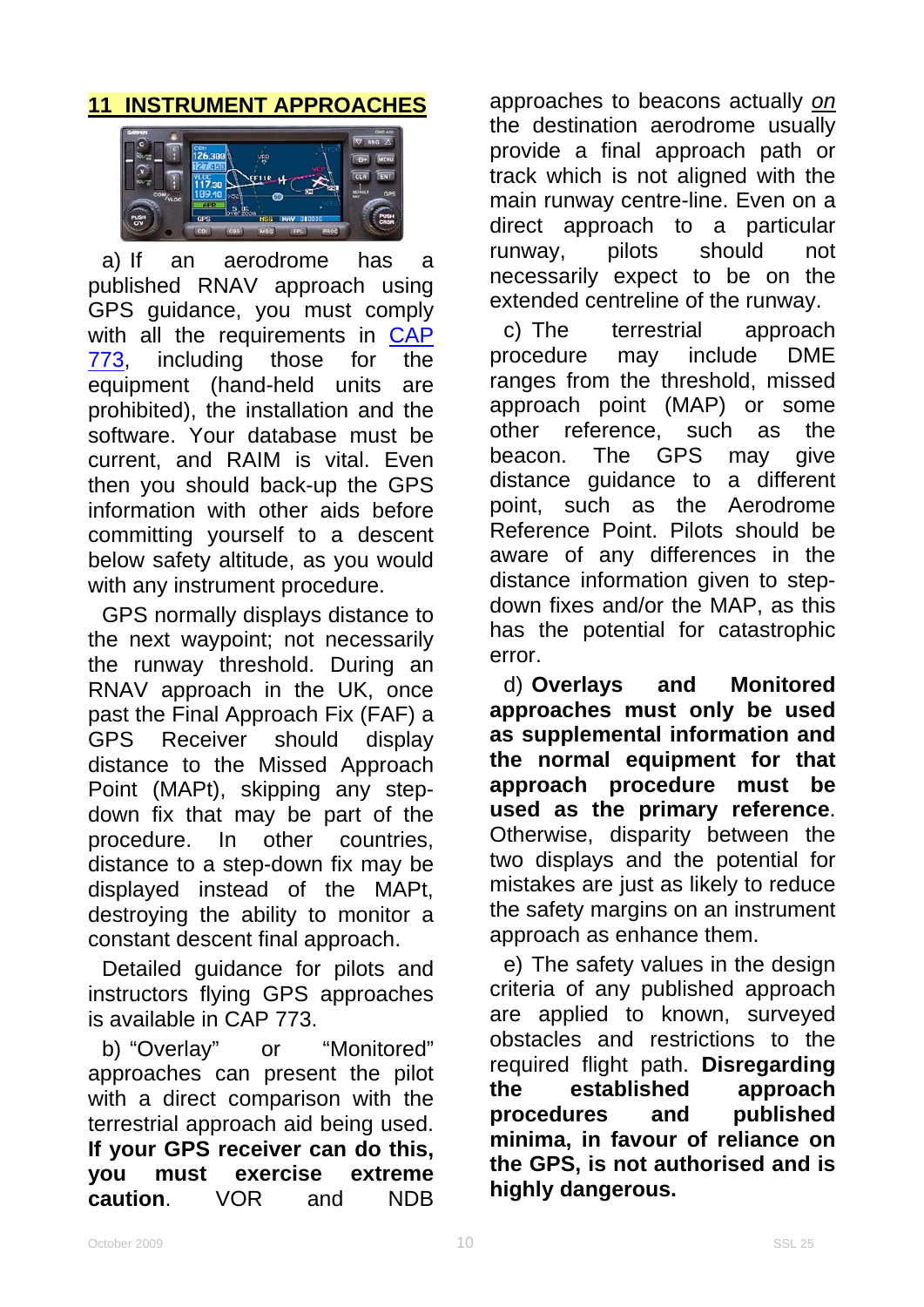### **USER-DEFINED APPROACH**

f) Pilots have been known to produce and follow their own approach procedures using GPS information. **This is potentially dangerous**. There is no groundbased confirmation of position and the risk of mis-entering waypoints is high.

g) Furthermore, when flying towards a waypoint in normal, enroute mode, the Course Deviation Indicator (CDI) normally indicates a significant track error at full-scale deflection. This is not accurate enough for any final approach, and only changes sufficiently when either the sensitivity is changed manually or the aircraft is following a published *and correctly activated* GPS approach contained in the database. Changing sensitivity whilst on approach is a hazardous distraction.

h) Unless a *published* approach is activated, any integrity alarm function remains in en-route mode (even if the CDI scaling is changed manually) and there may be a position error of up to *2 nautical miles* before any integrity or RAIM alarm is given.

#### i) **User-defined approaches can be dangerous and are not authorised.**

### **12 PROBLEMS**

Satellite navigation will one day almost undoubtedly form the basis of our radio navigation, but in the meantime the GPS system is fallible and should be used **with knowledge and caution**, not blind faith.

This leaflet has described some of the possible problems that your equipment may suffer. If at any time you experience problems, whether with the GPS signal or the information being displayed, it is useful if others can be informed. Report any GPS problems, including database anomalies and human factors problems, on the independent website at [www.nano.aero](http://www.nano.aero/) where you will also be able to find reports from other system users.